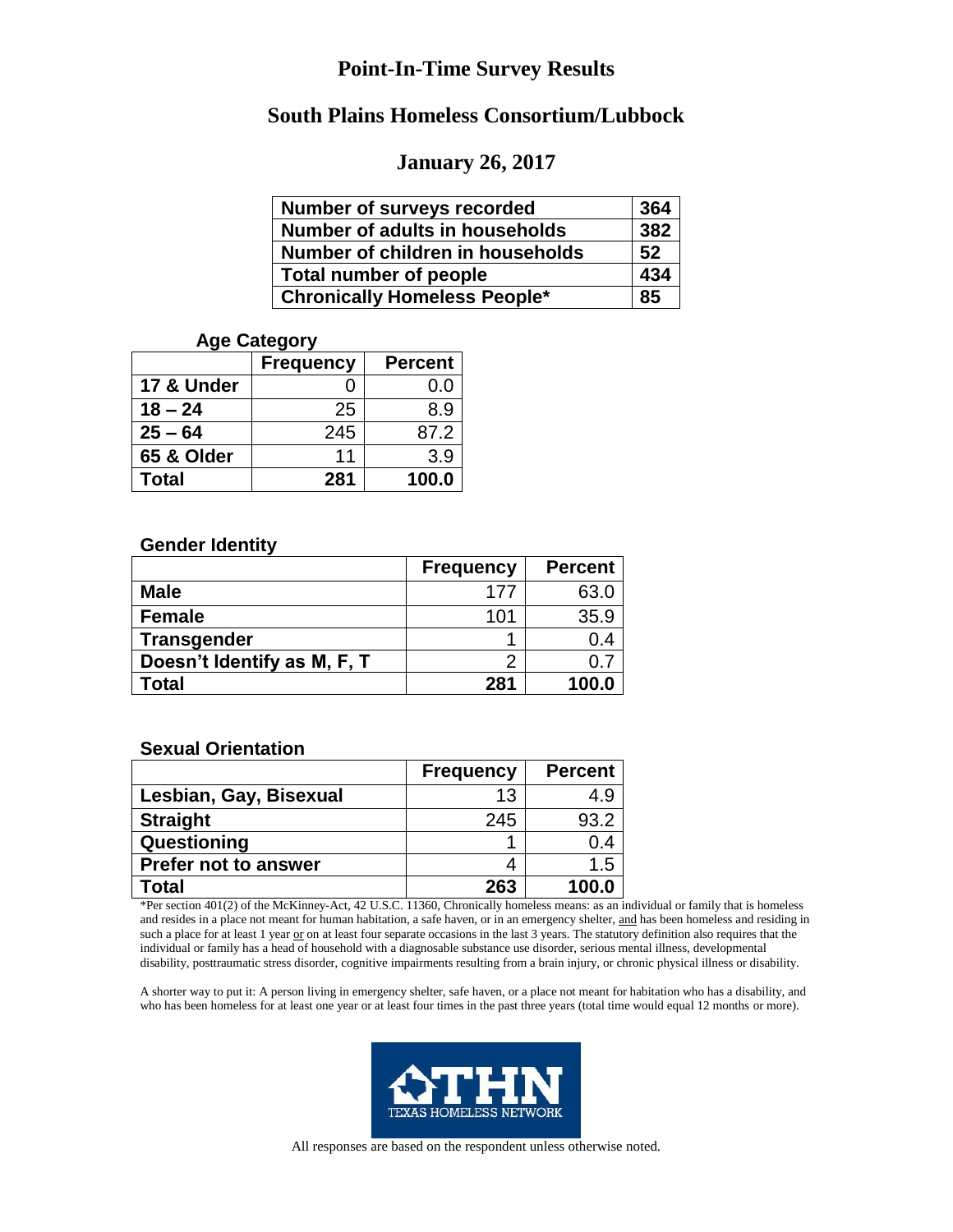# **South Plains Homeless Consortium/Lubbock**

# **January 26, 2017**

**Race**

|                                           | <b>Frequency</b> | <b>Percent</b> |
|-------------------------------------------|------------------|----------------|
| <b>White</b>                              | 184              | 68.4           |
| Asian                                     | Ω                | 0.0            |
| American Indian or Alaska Native          | 5                | 1.9            |
| <b>Black or African American</b>          | 56               | 20.8           |
| Native Hawaiian or Other Pacific Islander | 4                | 1.5            |
| <b>Two or More</b>                        | 20               | 7.4            |
| <b>Total</b>                              | 269              | 100.0          |

**Hispanic or Latino**

|              | <b>Frequency</b> | <b>Percent</b> |
|--------------|------------------|----------------|
| Yes          | 83               | 30.2           |
| No           | 192              | 69.8           |
| <b>Total</b> | 275              | 100.0          |

### **Nighttime Residence of Households on 1/26/17**

|                                                | <b>Frequency</b> | <b>Percent</b> |
|------------------------------------------------|------------------|----------------|
| <b>Emergency Shelter (DV shelter included)</b> | 76               | 20.9           |
| <b>Transitional Shelter</b>                    | 11               | 3.0            |
| Hotel/Motel (paid by voucher)                  | 3                | 0.8            |
| <b>Place Not Meant For Habitation</b>          | 274              | 75.3           |
| Total                                          | 364              | 100.0          |

#### **Household Makeup**

|                                                          | <b>Frequency</b> | <b>Percent</b> |
|----------------------------------------------------------|------------------|----------------|
| <b>Households Without Children</b>                       | 343              | 94.2           |
| Unaccompanied Youth (age 18 – 24)                        |                  | 0.3            |
| <b>Unaccompanied Minor (under age 18)</b>                |                  | 0.0            |
| Parenting Youth (age 18 - 24)                            |                  | 0.0            |
| <b>Parenting Minor (under age 18)</b>                    |                  | 0.0            |
| Household With Children (at least one adult & one child) | 19               | 5.2            |
| <b>Other Type Of Family</b>                              |                  | 0.3            |
| <b>Total</b>                                             | 364              | 100.0          |

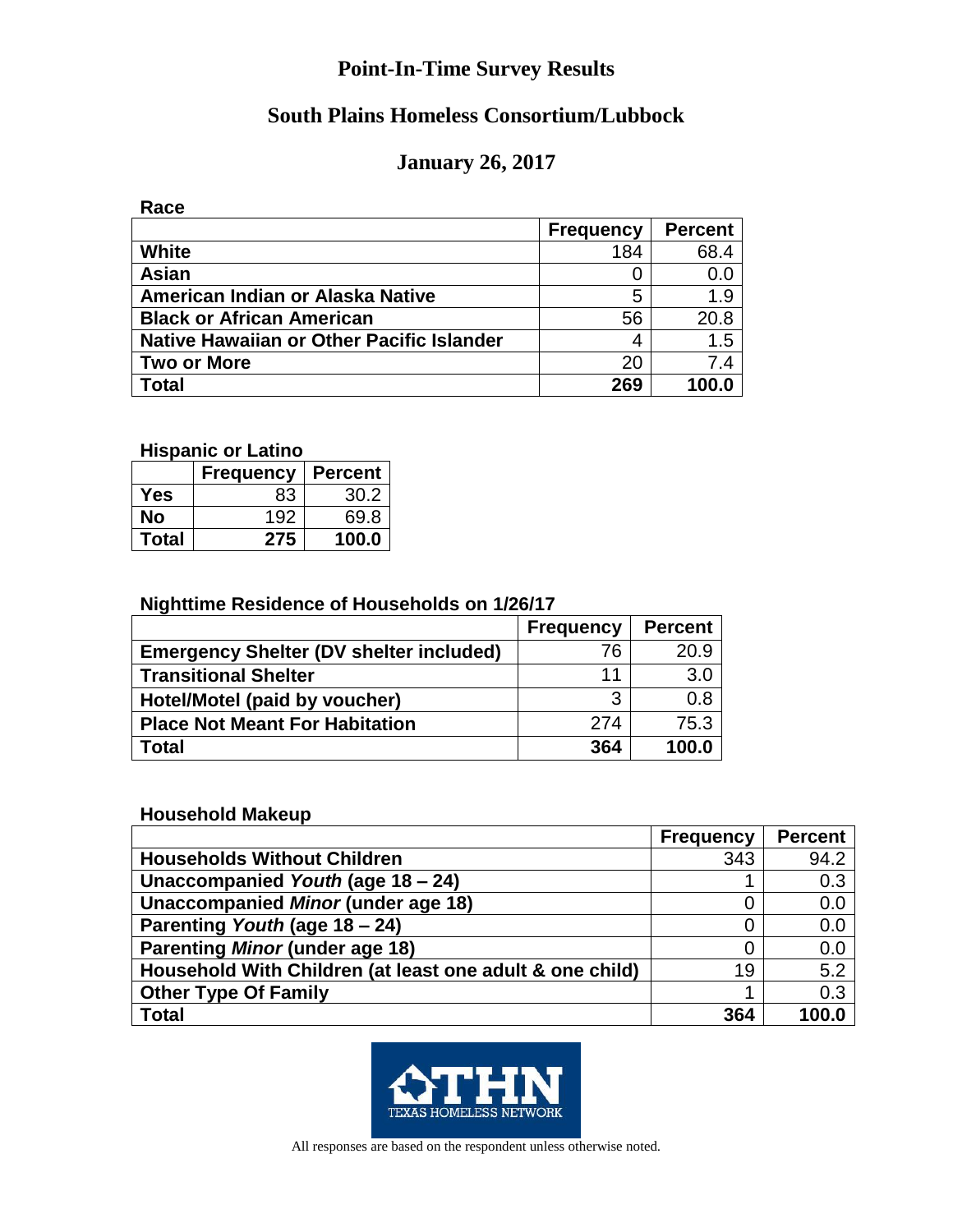# **South Plains Homeless Consortium/Lubbock**

### **January 26, 2017**

#### **Current Situation**

|                                          | <b>Frequency   Percent</b> |       |
|------------------------------------------|----------------------------|-------|
| 1st time homeless in the past 3 years    | 97                         | 37.0  |
| 2-3 episodes in the past 3 years         | 56                         | 21.4  |
| At least 4 episodes in the past 3 years  | 29                         | 11.1  |
| Continuously homeless for a year or more | 80                         | 30.5  |
| <b>Total</b>                             | 262                        | 100.0 |

### **Length of Current Episode of Homelessness**

| ∣ Median | 1 Year             |
|----------|--------------------|
| ∣ Ranɑe  | 1 Dav - 30 Years I |

### **Location Where Respondent Became Homeless This Time**

|                        | <b>Frequency</b> |
|------------------------|------------------|
|                        |                  |
| Lubbock                | 212              |
| <b>Other TX Cities</b> | 30               |
| <b>Out of State</b>    | 10               |
| <b>Amarillo</b>        | 5                |
| <b>Dallas</b>          | 3                |
| <b>Odessa</b>          | 3                |
| <b>Fort Worth</b>      | $\overline{2}$   |
| <b>Houston</b>         | 2                |
| <b>Total</b>           |                  |

### **Homeless another time in past 12 months**

|       | <b>Frequency</b> | <b>Percent</b> |
|-------|------------------|----------------|
| Yes   |                  | 37.6           |
| No    | 153              | 62.4           |
| Total | 245              | 100.0          |

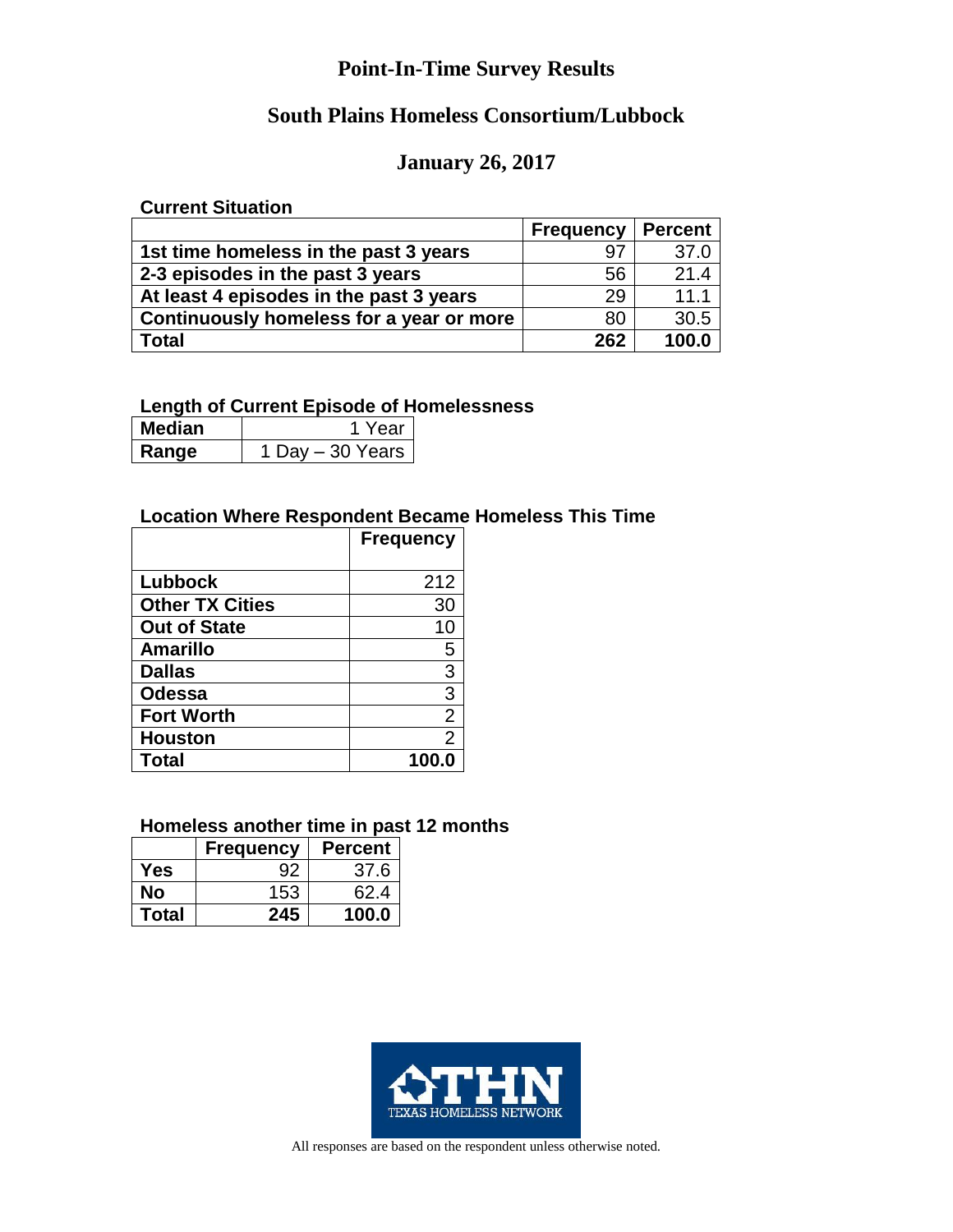# **South Plains Homeless Consortium/Lubbock**

# **January 26, 2017**

**Reasons for Homelessness** 

|                                              | <b>Frequency</b> | <b>Percent</b> |
|----------------------------------------------|------------------|----------------|
| <b>Unable to Pay Rent/Mortgage</b>           | 128              | 15.4           |
| <b>Loss of Public Aid</b>                    | 22               | 2.7            |
| <b>Natural Disaster</b>                      | 7                | 0.8            |
| <b>Unemployment</b>                          | 133              | 16.0           |
| <b>Moved to Seek Work</b>                    | 21               | 2.5            |
| <b>Evicted</b>                               | 46               | 5.5            |
| <b>Physical Health Reasons</b>               | 51               | 6.2            |
| <b>Family Illness</b>                        | 14               | 1.7            |
| <b>Divorce or Separation</b>                 | 40               | 4.8            |
| <b>Pregnant or Parenting</b>                 | 5                | 0.6            |
| <b>Mental Illness</b>                        | 52               | 6.3            |
| <b>Substance Abuse</b>                       | 64               | 7.7            |
| <b>Left Jail/Prison/Detention</b>            | 46               | 5.5            |
| <b>Domestic Violence</b>                     | 49               | 5.9            |
| <b>Criminal Record</b>                       | 40               | 4.8            |
| <b>Ran Away From Home</b>                    | 16               | 1.9            |
| <b>Sexual Orientation or Gender Identity</b> | $\overline{2}$   | 0.2            |
| <b>Aged Out or Ran Away From Foster Care</b> | 3                | 0.4            |
| <b>Kicked Out by Family/Friends</b>          | 64               | 7.7            |
| <b>Other</b>                                 | 26               | 3.1            |
| <b>Total</b>                                 | 829              | 100.0          |

261 people answered this question. Those 261 people were able to pick more than one reason for becoming homeless.

**Physical/Mental Disability (self-reported)**

|                                              | <b>Frequency</b> | <b>Percent</b> |
|----------------------------------------------|------------------|----------------|
| <b>HIV/AIDS</b>                              |                  | 0.5            |
| <b>Domestic Violence</b>                     | 52               | 14.1           |
| <b>Physical Disability</b>                   | 70               | 18.9           |
| <b>Post-Traumatic Stress Disorder (PTSD)</b> | 51               | 13.8           |
| <b>Serious Mental Illness</b>                | 74               | 20.0           |
| <b>Substance Abuse Disorder</b>              | 73               | 19.7           |
| <b>Developmental Disability</b>              | 26               | 7.0            |
| <b>Traumatic Brain Injury</b>                | 22               | 5.9            |
| <b>Total</b>                                 | 370              | 100.0          |

174 people answered this question. Those 174 people were able to pick more than one disability.

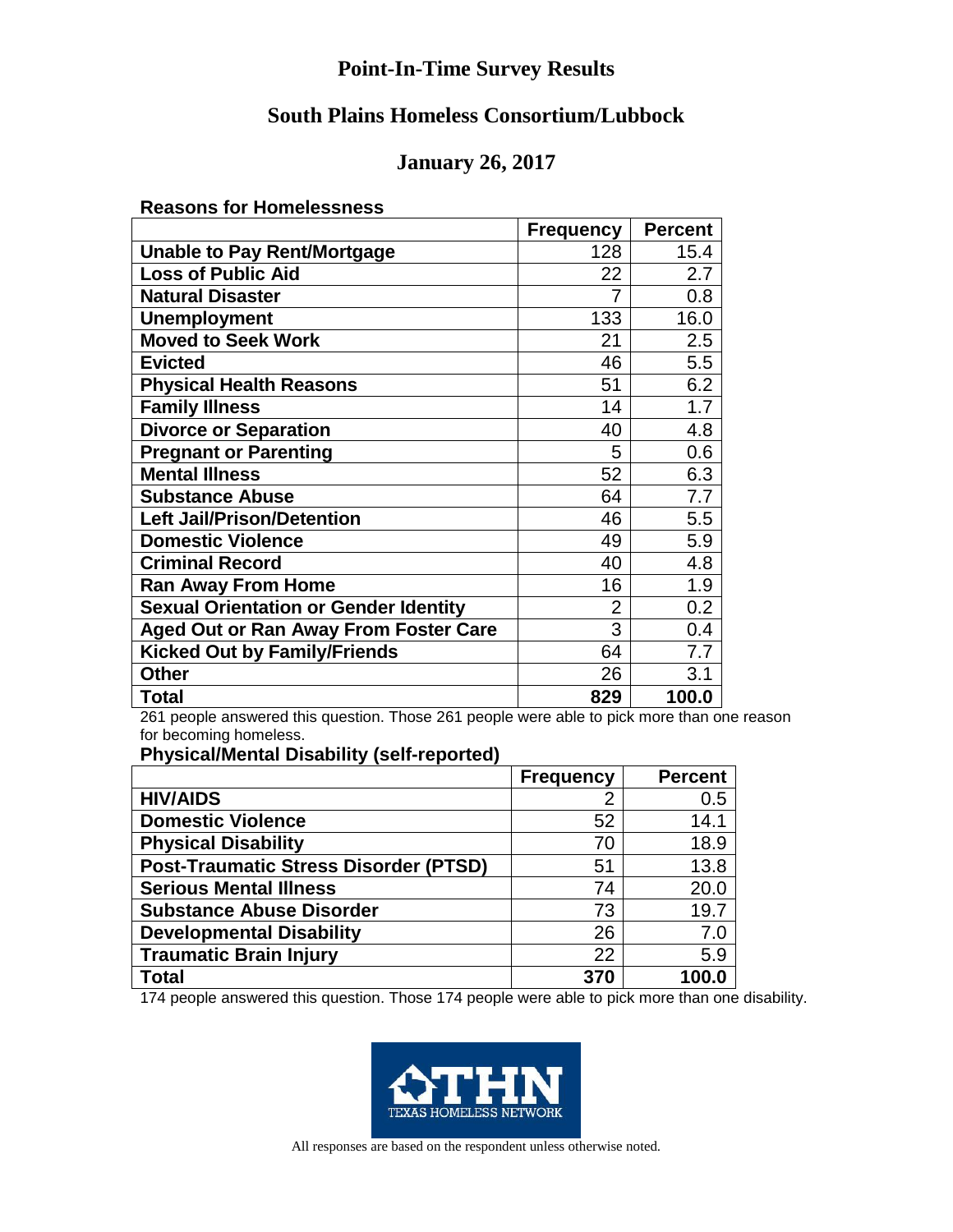# **South Plains Homeless Consortium/Lubbock**

## **January 26, 2017**

#### **Experienced Physical or Sexual Violence While Homeless**

|              | <b>Frequency</b> | <b>Percent</b> |
|--------------|------------------|----------------|
| Yes          | 96               | 40.7           |
| No           | 140              | 59.3           |
| <b>Total</b> | 236              | 100.0          |

#### **Pregnant or an Expected Parent**

|              | <b>Frequency</b> | <b>Percent</b> |
|--------------|------------------|----------------|
| Yes          | 12               | 5.2            |
| No           | 218              | 94.8           |
| <b>Total</b> | 230              | 100.0          |

#### **Able to work**

|              | <b>Frequency</b> | <b>Percent</b> |
|--------------|------------------|----------------|
| Yes          | 196              | 74.8           |
| No           | 66               | 25.2           |
| <b>Total</b> | 262              | 100.0          |

#### **Job Status**

|                       | <b>Frequency</b> | <b>Percent</b> |
|-----------------------|------------------|----------------|
| <b>Unemployed</b>     | 101              | 51.0           |
| Regular full-time job | 35               | 17.7           |
| Regular part-time job | 24               | 12.1           |
| Temporary job         | 9                | 4.5            |
| Day labor/Odd jobs    | 27               | 13.6           |
| <b>Retired</b>        | ◠                | 1.0            |
| Total                 | 198              | 100.0          |

#### **Length of Unemployment**

|       | <b>1onths</b> |
|-------|---------------|
| edian |               |

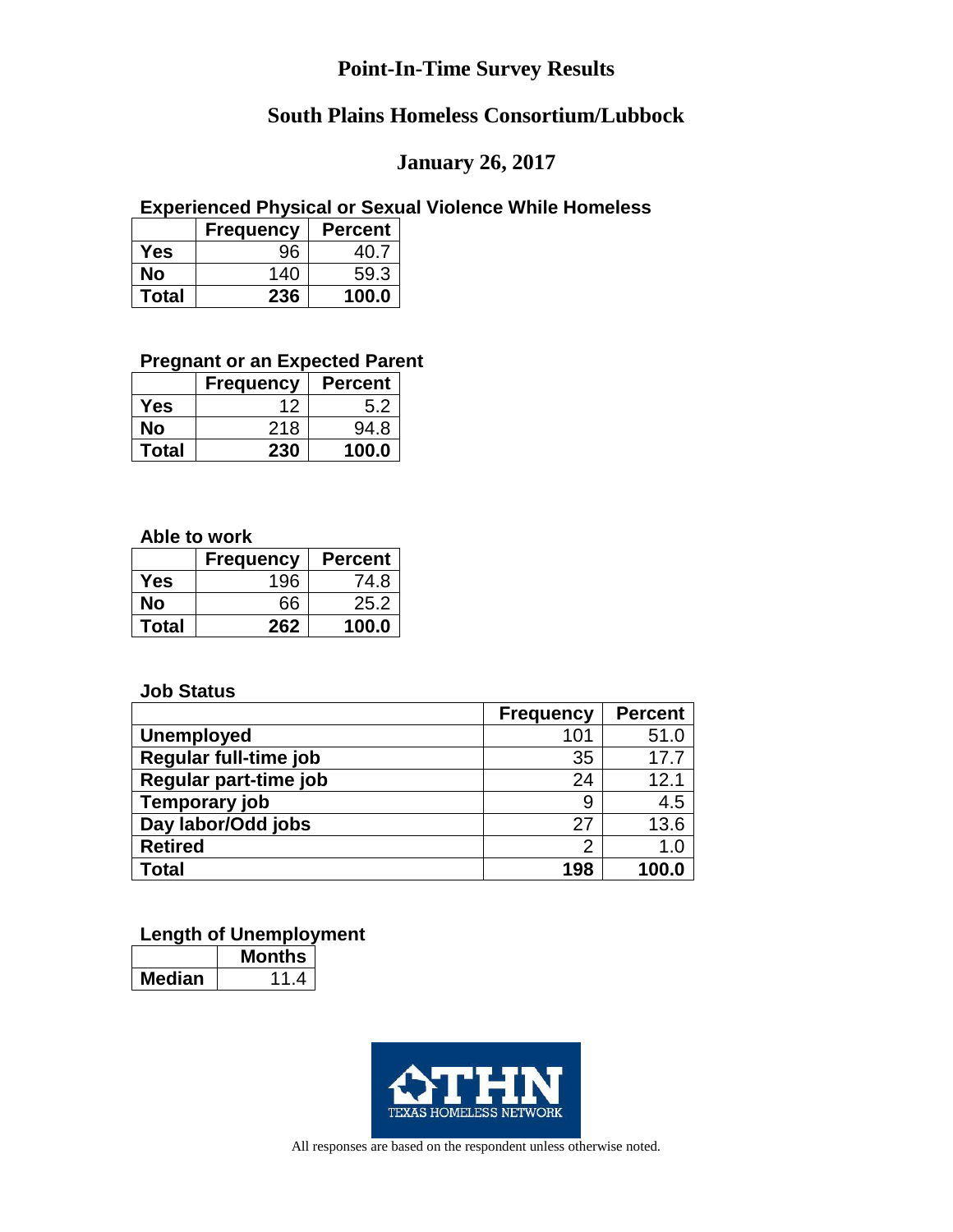# **South Plains Homeless Consortium/Lubbock**

#### **January 26, 2017**

#### **US Armed Forces Service**

|              | <b>Frequency</b> | <b>Percent</b> |
|--------------|------------------|----------------|
| Yes          | 26               | 9.8            |
| No           | 239              | 90.2           |
| <b>Total</b> | 265              | 100.0          |

#### **Activated Into Active Duty As A Member of the National Guard or as a Reservist**

|              | <b>Frequency</b> | <b>Percent</b> |
|--------------|------------------|----------------|
| Yes          |                  | 0.00           |
| No           | 233              | 100.0          |
| <b>Total</b> | 233              | 100.0          |

#### **Length of Service**

|        | ears' |
|--------|-------|
| ledian |       |

#### **Tour of Duty**

|                        | <b>Frequency</b> | <b>Percent</b> |
|------------------------|------------------|----------------|
| Korea                  |                  | 4.8            |
| <b>Vietnam</b>         | 5                | 23.8           |
| <b>Kuwait</b>          | O                | 0.0            |
| Afghanistan            |                  | 4.8            |
| <b>Iraq</b>            | 3                | 14.3           |
| <b>Other</b>           | 11               | 52.4           |
| <b>Total Responses</b> | 21               | 100.0          |

20 people answered this question. Those 20 people were able to pick more than one tour of duty.

#### **Health Care or Other Benefits from VA medical Center**

|              | <b>Frequency</b> | <b>Percent</b> |
|--------------|------------------|----------------|
| Yes          |                  | 46.2           |
| Nο           | 14               | 53.8           |
| <b>Total</b> | 26               | 100.0          |